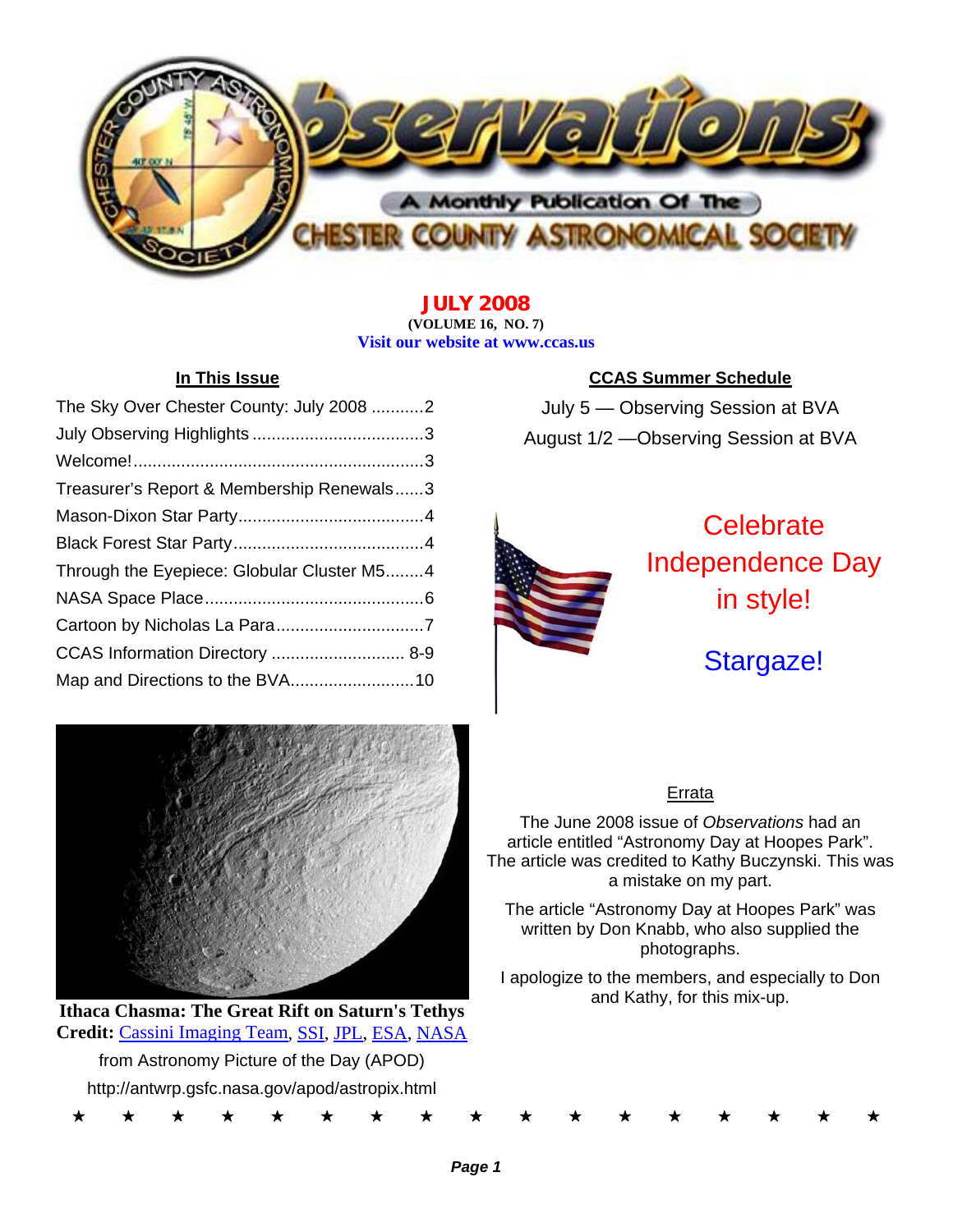

**The sky over Chester County**  July 15, 2008 at 9:00 p.m. EDT

Note: the constellation stick figures used on the chart above were adapted from the book *The Stars: A New Way to See Them*, by H. A. Rey. This excellent guide to learning the constellations can be purchased at many area book stores, or from online booksellers

| Date<br>7/1<br>7/15 | Sunrise | Sunset<br>5:38 a.m. 8:36 p.m. EDT<br>5:47 a.m. 8:31 p.m. EDT | Moon Phases<br>New Moon<br>First Quarter 7/10<br>Full Moon | 7/02<br>7/18 |
|---------------------|---------|--------------------------------------------------------------|------------------------------------------------------------|--------------|
| 7/30                |         | 5:00 a.m. 8:19 p.m. EDT                                      | <b>Last Quarter</b>                                        | 7/25         |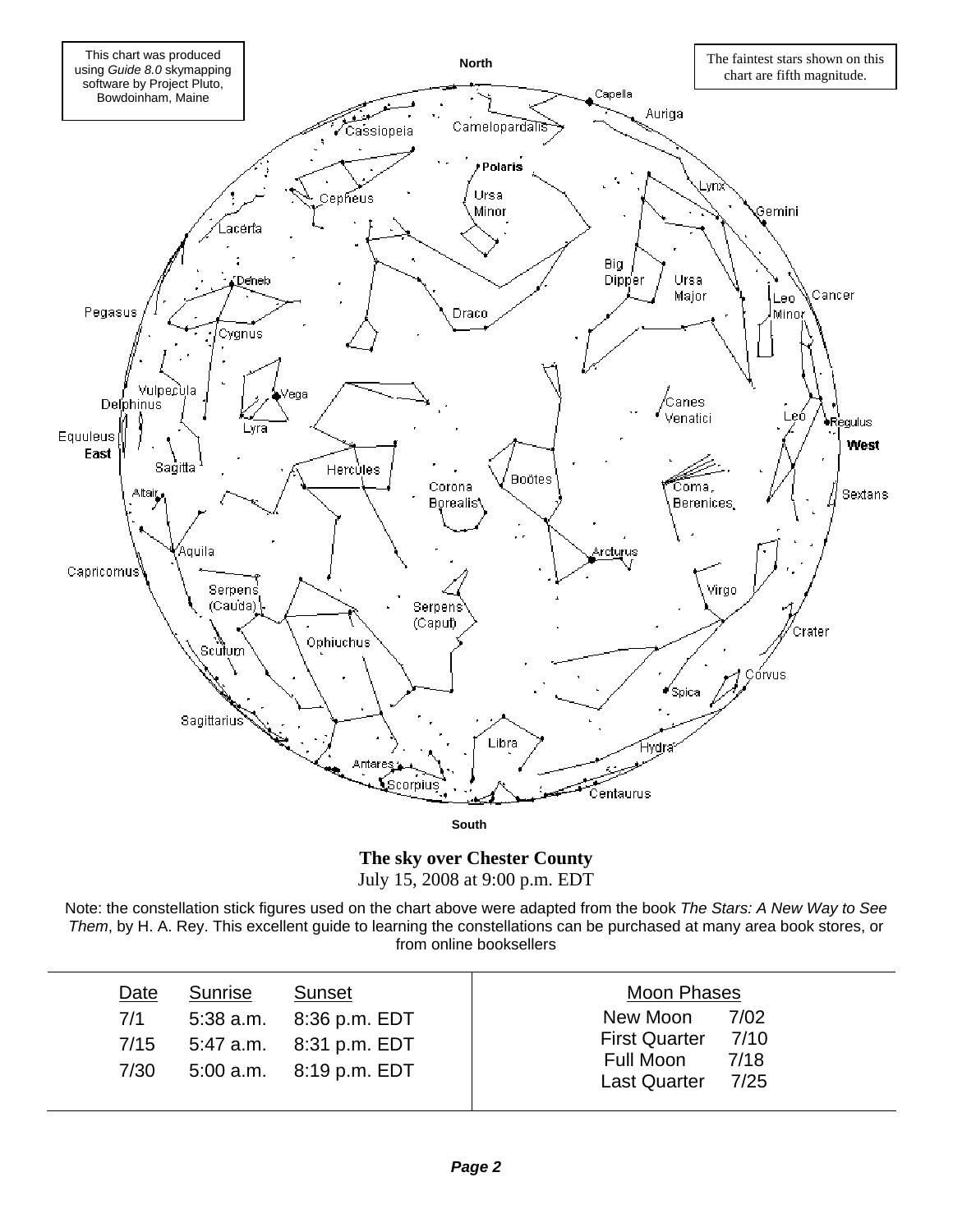# **July Observing Highlights**

by Don Knabb, CCAS Observing Chair

| July 2 | New Moon, 10:19 p.m. |  |
|--------|----------------------|--|
|--------|----------------------|--|

- **July 5** The crescent Moon, Mars, Saturn and Regulus are aligned in the evening sky
- **July 9** Jupiter is at opposition to the Sun and is visible all night
- **July 10** First quarter Moon, 12:35 a.m.
- **July 18** Full Moon, 3:59 a.m., the Full Buck Moon or Full Thunder Moon.
- **July 24-31** The Delta Aquarid meteor shower is strongest
- **July 25** Last quarter Moon, 2:42 p.m.

**The Planets:** July is an incredible month for planet viewing! Just before dawn you can see Mercury early in the month while late in the month the next planet from the Sun, Venus, just becomes visible in the glow after sunset. As the light fades you will find Mars and Saturn in the far west and bright Jupiter rising in the east. It doesn't get much better than this for planet viewing, so enjoy the show!

**Mercury:** Get up about an hour before the Sun early in July and look for Mercury just above the eastnortheastern horizon.

**Venus:** Our sister planet becomes the "evening star" late in July as it comes around from behind the Sun, catching up to us in our race around the big glowing ball of gas at the center of our solar system. It will get higher in the sky and brighten considerably as summer and fall progress.

**Mars:** Enjoy tiny Mars before it disappears below the western horizon. A special event occurs on July 5<sup>th</sup> when the crescent Moon, Regulus in Leo, Mars and Saturn line up in the evening sky about an hour after sunset. This will be a beautiful arrangement, so don't miss it! Then on July  $10<sup>th</sup>$  Mars and Saturn are very close in the evening sky.

**Jupiter:** The King of Planets is in wonderful viewing position during July, being visible all night. It is at opposition from the Sun on July 9, so it rises around sunset and sets around sunrise. We'll have a few months to enjoy this bright planet but during July we have the best view of the year. Jupiter stays low in the sky, but around midnight is when it is highest above the horizon.

**Saturn:** The events mentioned in the Mars section above are the highlights of the month for Saturn. Enjoy the ringed planet before it too fades into the glow of the sunset at the end of the month.

**Uranus and Neptune:** Uranus and Neptune can be found in the southeast before morning twilight brightens the sky. Use the finder charts at SkyandTelescope.com/UranusNeptune to aid your quest.

**Pluto:** Pluto, shining (if you can use that term for this dull glow) at magnitude 14 is in Sagittarius during July. Finder charts are in the July issue of *Sky and Telescope*.

**Constellations:** The July nights have many bright stars to guide our constellation hunting. Arcturus in Bootes is in the western sky and bright Vega in Lyra is high in the east at nightfall, with the other two stars of the Summer Triangle, Deneb in Cygnus and Altair in Aquila, not far behind.

**Messier/deep sky:** While the southern constellations of summer, Sagittarius and Scorpius, are visible don't miss the chance to gaze into the heart of the Milky Way. M4, a globular cluster near red Antares in Scorpius is a nice sight in binoculars or a telescope. Then look high overhead with binoculars and find the coat hanger cluster between Vega and Altair. This is a great object to share with friends.

**Comets:** There are no bright comets in the sky during July.

**Meteor showers:** The Delta Aquarid meteor shower peaks on July 27. We won't have an impressive shower, but one might see 10 to 20 fast meteors per hour. The last quarter Moon will not interfere with the fast, small meteors.

# ★ ★ ★ ★ ★

#### **Welcome!**

This month we welcome two new members to the Society: Claudia & Eric Rybski. We're glad you decided to join us under the stars! Clear Skies to you both!

#### ★ ★ ★ ★ ★ **Treasurer's Report**

by Bob Popovich

#### **May 2008 Financial Summary**

| <b>Beginning Balance</b> | \$1,531 |
|--------------------------|---------|
| Deposits                 | 70      |
| <b>Disbursements</b>     | 31      |
| <b>Ending Balance</b>    | \$1,570 |

### **Membership Renewals Due**

| 07/2008 | Hockenberry   |
|---------|---------------|
|         | Scarfo        |
|         | Stevens       |
|         | <b>Tobery</b> |
| 08/2008 | Fellwock      |
|         | Fragale       |
|         | Knahh         |
| 09/2008 | Bogucki       |
|         | De Lucia      |
|         | Foley         |
|         | Gustainis     |
|         | Lurcott       |

# **Membership Renewals**

You can renew your CCAS membership by writing a check payable to "Chester County Astronomical Society" and sending it to our Treasurer:

#### **Bob Popovich 416 Fairfax Drive Exton, PA 19341-1814**

The current dues amounts are listed in the *CCAS Information Directory* on page 13 in this newsletter.

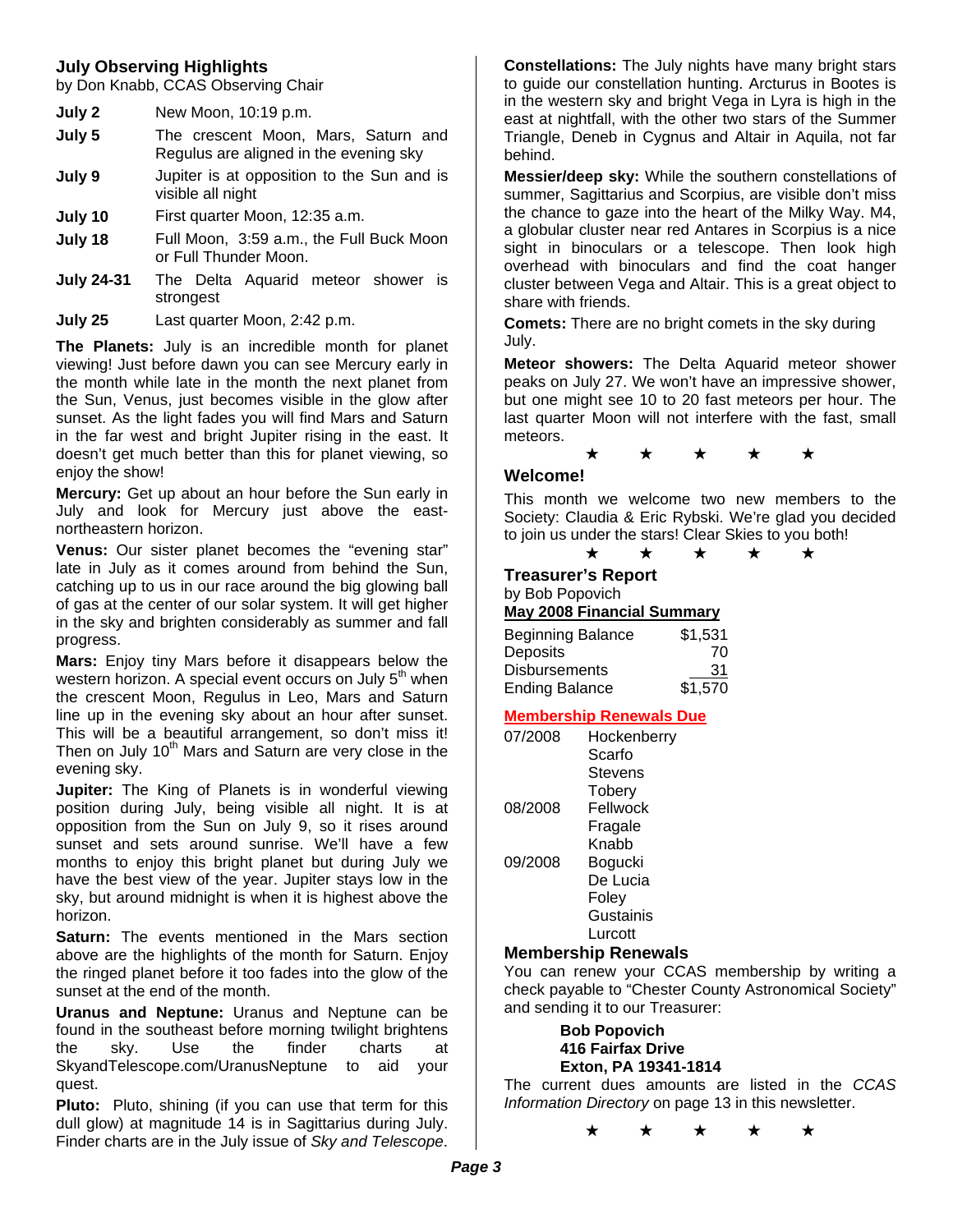# **Mason-Dixon Star Party 2008**

### **July 30 to August 3, 2008**

The 19th Annual Mason Dixon Star Party is a fun event for all members of the family. This location offers a large and level camping and observing area with unlimited space for attendees in southern York country, with reasonably dark skies. This event will also bracket a new moon to provide optimal observing.

*The Milky Way is easily seen at this site and stars can be seen less than 10 degrees above the horizon!* 



This is a fun filled Star Party geared for everyone! There will be workshops, speakers, vendors, field trips and raffle prizes for all ages. We also have camping areas, bunk houses, food, showers and facilities, horse shoe pits, sand volley ball courts and a swimming pool too!

For more information and on-line registration see:

# **http://masondixonstarparty.org/**



### **Black Forest Star Party: Sept. 5-7, 2008**

This star party is held at Cherry Springs State Park in Potter County, Pennsylvania. Cherry Springs State Park is one of the darkest sites in the state of Pennsylvania and has been designated as Pennsylvania's first Dark Sky Park by the PA Department of Conservation and Natural Resources (DCNR). CCAS members who have attended past Star Parties at Cherry Springs have attested to the excellent observing conditions at the Park.

Registration for the Black Forest Star Party is now open. More information and on-line registration is at:

# **http://www.bfsp.org**



# **Through the Eyepiece: Globular Cluster M5 in Serpens**

by Don Knabb, CCAS Observing Chair

A few days ago I received this photo from my astrophotography pal in Southern California, Brent Crabb. This is a photo of Messier 5, also known as NGC 5904, in the constellation Serpens. I was so taken with this photo that I decided to use it for my July Through the Eyepiece article. Truth be told, globular clusters are among my favorite deep sky objects, so I enjoy the chance to research this object.



Photo credit: Brent Crabb, astrophotographer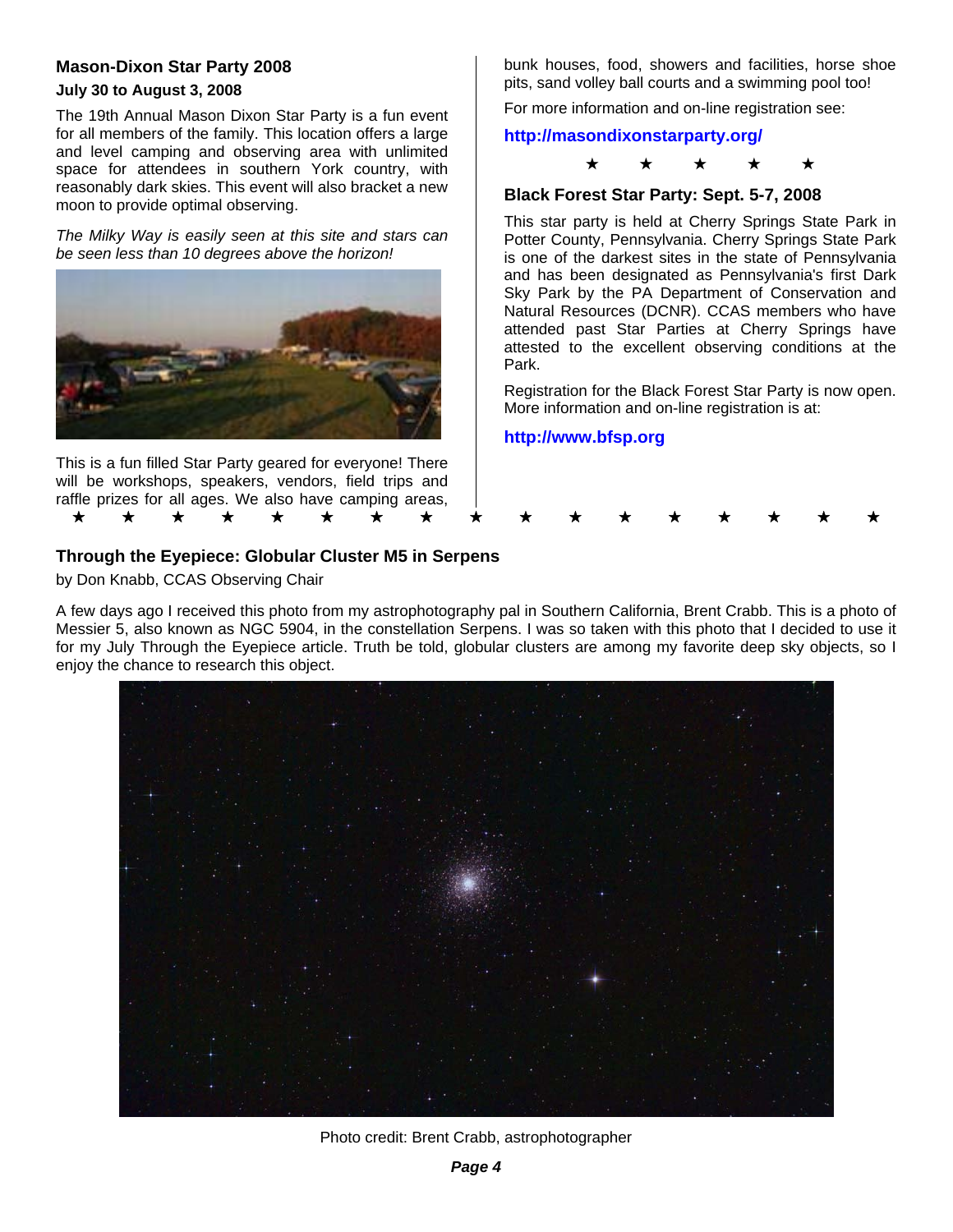A globular cluster is a spherical collection of stars that orbits a galaxy as a satellite. They can contain anywhere from ten thousand to a million stars. These stars orbit the collective center of mass of the cluster in a veritable bee hive of motion, and the cluster itself orbits the Milky Way as a distinct object, occasionally plunging right through the main disk and out the other side. Although the cluster appears extremely dense, the distance between individual stars is actually quite large. As a result, stars within them rarely collide, and globular clusters survive relatively unscathed by their passage through the galaxy's disk.

M5 was discovered by Gottfried Kirch in 1702 when he was observing a comet. Charles Messier found it in 1764 and thought it a nebula without any stars associated with it. William Herschel resolved individual stars in the cluster in 1791, counting roughly 200 of them.

It has an angular size of 17.4 arc minutes and is located within the borders of the constellation Serpens at RA 15 18.6 and Declination 02 05. It is 24,500 light years from the planet Earth which makes it the 52nd furthest Messier object from Earth.

M5 is, under extremely good conditions, just visible to the naked eye as a faint "star" near the star 5 Serpentis. Binoculars or small telescopes will identify this fine cluster as non-stellar while larger telescopes will start to show individual stars, of which the brightest are of apparent magnitude 12.2. The Peterson Field Guided to Stars and Planets calls M5 "one of the finest in the sky"!

Spanning 165 light-years across, M5 is one of the larger globular clusters known. It is also one of the older globulars within the Milky Way Galaxy. The cluster contains more than 100,000 stars, up to perhaps 500,000 according to some estimates.

Under very good viewing conditions, M5 can just be glimpsed with the naked eye (not in Chester County!). The globular cluster is easily visible as small fuzzy patch in good binoculars, and a fine round "nebula" in 3-inch telescopes, brighter toward the center. Starting with a 4-inch telescope, its brightest stars can just be resolved. Larger telescopes or photographs like Brent's reveal a spectacular sight with thousands of stars.

Use the star chart below to fine M5. Or, wait until around 10:00 pm for it to be fully dark and find Arcturus high in the southwest. Then find red Antares low in the south. M5 is about 1/3 of the way along an imaginary line from Arcturus to Antares.



Sky map credit: http://en.wikipedia.org/wiki/Image:Serpens\_constellation\_map.png

\* \* \* \* \* \* \* \* \* \* \* \* \* \* \* \* \*

#### Information credits:

Pasachoff, Jay M. 2000. *A Field Guide to the Stars and Planets*. New York, NY. Houghton Mifflin. Dickinson, Terence 2006. *Nightwatch: a practical guide to viewing the universe*. Buffalo, NY. Firefly Books **http://en.wikipedia.org/wiki/Messier\_5 http://www.absoluteastronomy.com/messier\_objects/m5.htm** 

**http://www.seds.org/messier/m/m005.html** 

#### **http://en.wikipedia.org/wiki/Mel\_111**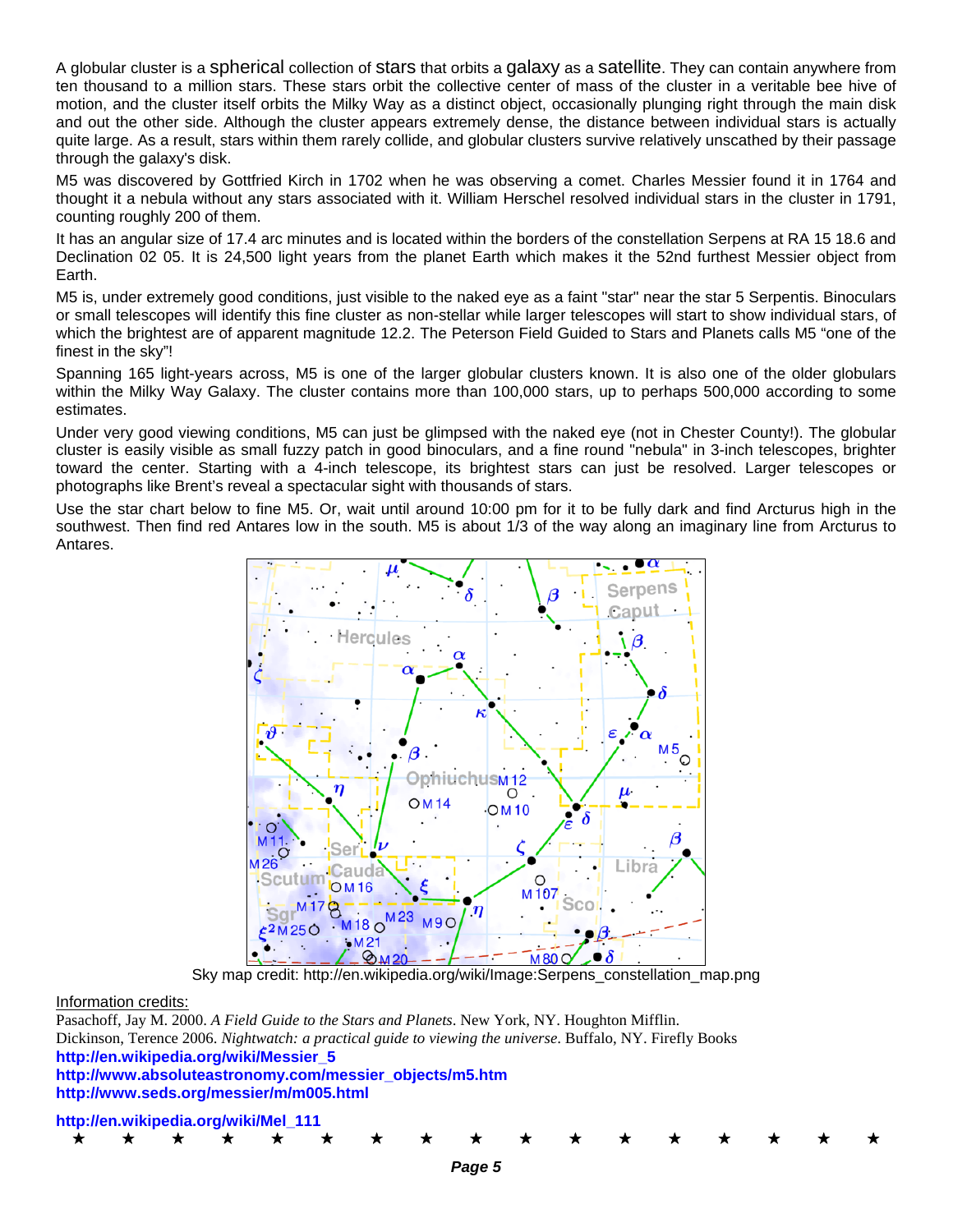

# **Space Buoys**

#### By Dr. Tony Phillips

Congratulations! You're an oceanographer and you've just received a big grant to investigate the Pacific Ocean. Your task: Map the mighty Pacific Ocean's wind and waves, monitor its deep currents, and keep track of continent-sized temperature oscillations that shape weather around the world. Funds are available and you may start immediately.

Oh, there's just one problem: You've got to do this work using no more than one ocean buoy.

"That would be impossible," says Dr. Guan Le of the Goddard Space Flight Center. "The Pacific's too big to understand by studying just one location."

Yet, for Le and her space scientist colleagues, this was exactly what they have been expected to accomplish in their own studies of Earth's magnetosphere. The magnetosphere is an "ocean" of magnetism and plasma surrounding our planet. Its shores are defined by the outer bounds of Earth's magnetic field and it contains a bewildering mix of matter-energy waves, electrical currents and plasma oscillations spread across a volume billions of times greater than the Pacific Ocean itself.

"For many years we've struggled to understand the magnetosphere using mostly single spacecraft," says Le. "To really make progress, we need many spacecraft spread through the magnetosphere, working together to understand the whole."

Enter Space Technology 5.

In March 2006 NASA launched a trio of experimental satellites to see what three "buoys" could accomplish. Because they weighed only 55 lbs. apiece and measured not much larger than a birthday cake, the three ST5 "micro-satellites" fit onboard a single Pegasus rocket. Above Earth's atmosphere, the three were flung like Frisbees from the rocket's body into the magnetosphere by a revolutionary micro-satellite launcher.

Space Technology 5 is a mission of NASA's New Millennium Program, which tests innovative technologies for use on future space missions. The 90-day flight of ST5 validated several devices crucial to space buoys: miniature magnetometers, high-efficiency solar arrays, and some strange-looking but effective micro-antennas designed from principles of Darwinian evolution. Also, ST5 showed that three satellites could maneuver together as a "constellation," spreading out to measure complex fields and currents.



*The Space Technology 5 micro-satellites proved the feasibility of using a constellation of small spacecraft with miniature magnetometers to study Earth's magnetosphere.*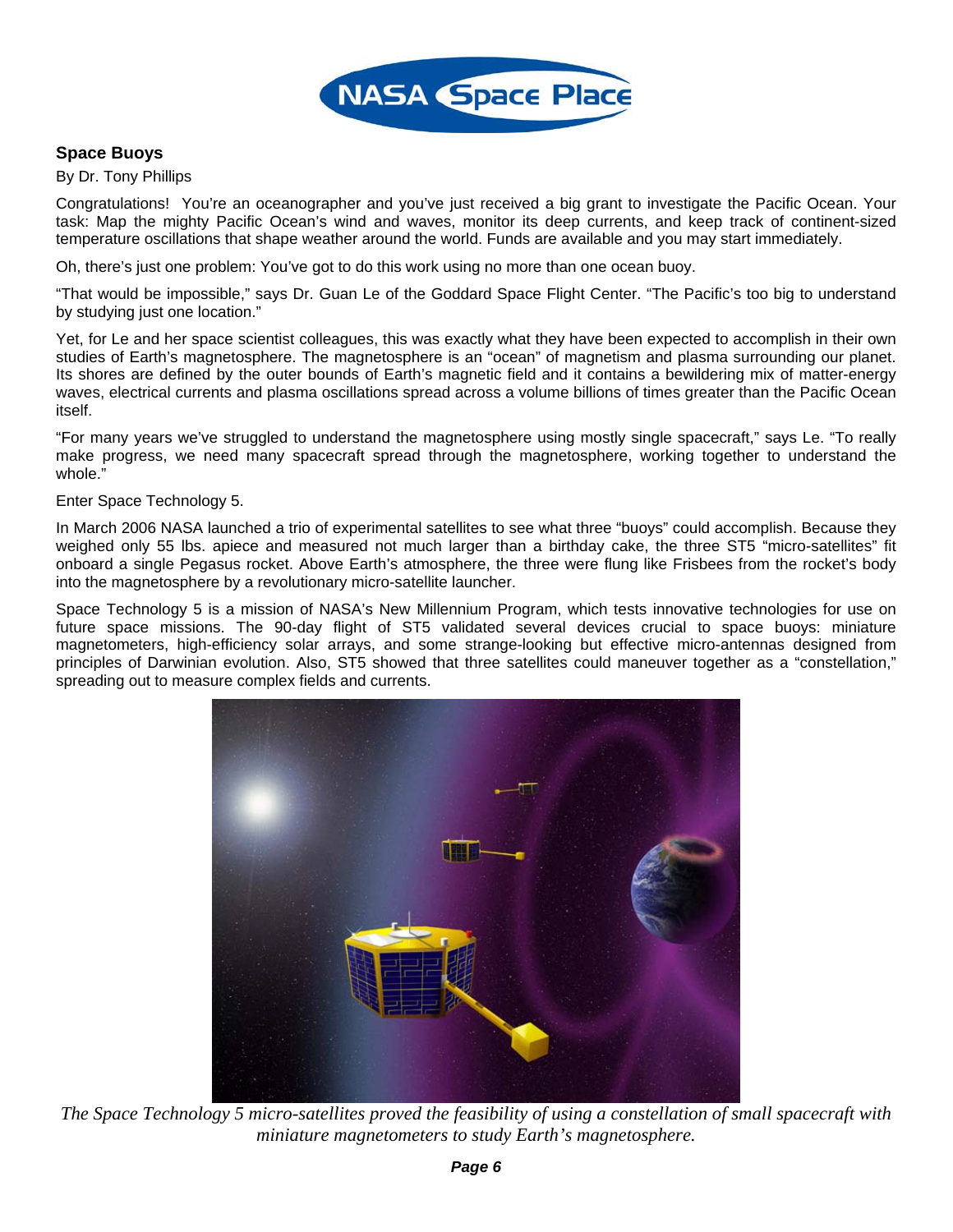"ST5 was able to measure the motion and thickness of current sheets in the magnetosphere," says Le, the mission's project scientist at Goddard. "This could not have been done with a single spacecraft, no matter how capable."

The ST5 mission is finished but the technology it tested will key future studies of the magnetosphere. Thanks to ST5, hopes Le, lonely buoys will soon be a thing of the past.

Learn more about ST5's miniaturized technologies at:

#### **nmp.nasa.gov/st5**

Kids (and grownups) can get a better understanding of the artificial evolutionary process used to design ST5's antennas at:

# **spaceplace.nasa.gov/en/kids/st5/emoticon**

*The preceding article was provided by the Jet Propulsion Laboratory, California Institute of Technology, under a contract with the National Aeronautics and Space Administration.* 

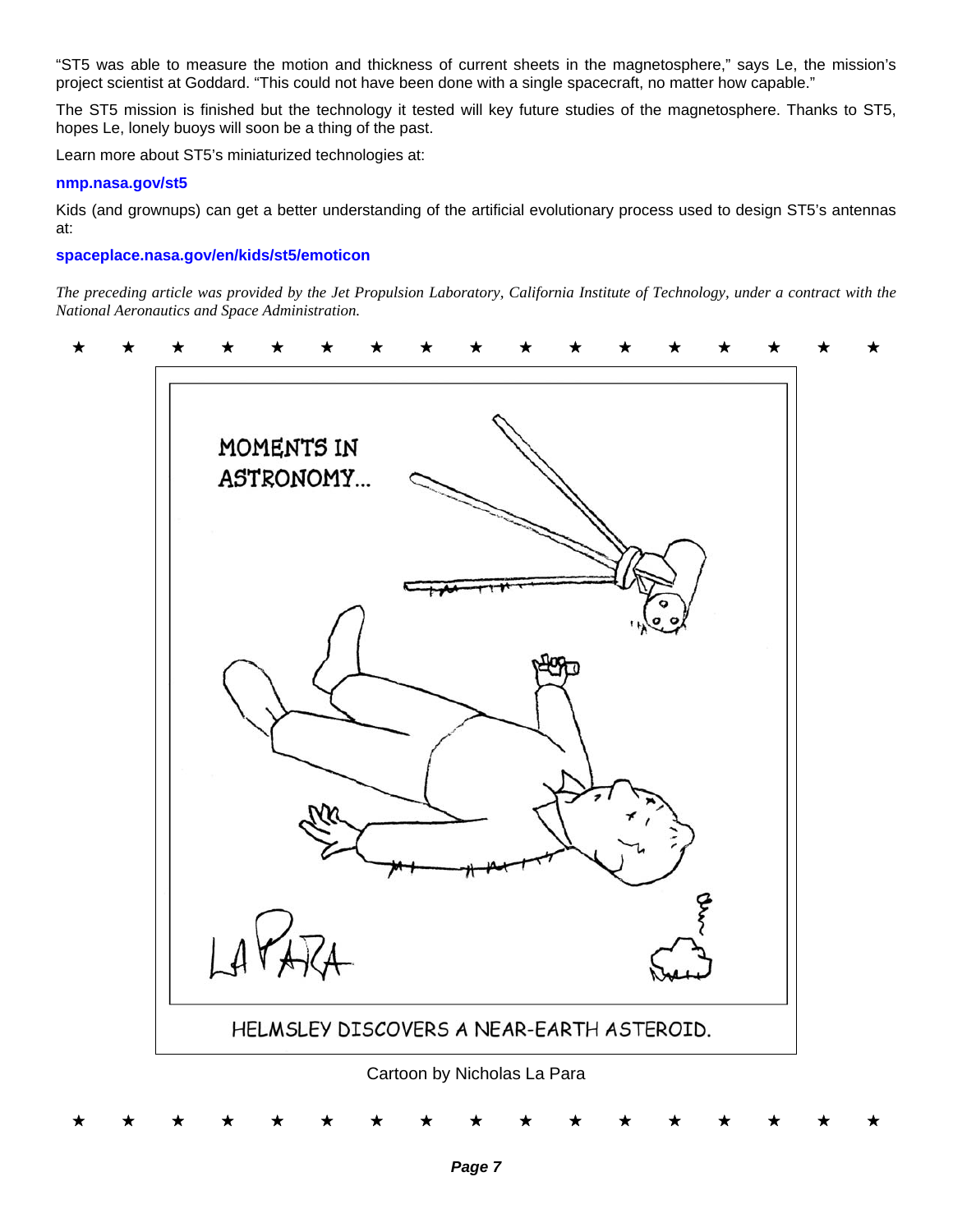# *CCAS Information Directory*

# **Join the Fight for Dark Skies!**

You can help fight light pollution, conserve energy, and save the night sky for everyone to use and enjoy. Join the nonprofit International Dark-Sky Association (IDA) today. Individual memberships start at \$30.00 for one year. Send to:

> **International Dark-Sky Association 3225 North First Avenue Tucson, AZ 85719**

> > Telephone: 520-293-3198 Fax: 520-293-3192 E-mail: ida@darksky.org

For more information, including links to helpful information sheets, visit the IDA web site at:

# **www.darksky.org**

Note that our CCAS Webmaster John Hepler has a link to the IDA home page set up on our Society's home page at www.ccas.us.

# **Dark-Sky Website for PA**

The Pennsylvania Outdoor Lighting Council has lots of good information on safe, efficient outdoor security lights at their web site:

# **www.POLCouncil.org**



# **Good Outdoor Lighting Website**

One of the biggest problems we face in trying to reduce light pollution from poorly designed light fixtures is easy access to good ones. When you convince someone, a neighbor or even yourself, to replace bad fixtures, where do you go for good lighting fixtures? Now there is a web site and business intended to address that very problem. At this site you can find information on all kinds of well-designed (that is, star-friendly) outdoor lighting fixtures. This company, Starry Night Lights, intends to make available all star-friendly fixtures they can find, and information on them, in one place. Check it out, and pass this information on to others. Help reclaim the stars! And save energy at the same time!

# **http://www.starrynightlights.com/**



# **Local Astronomy Store:** *Skies Unlimited*

There is an astronomy equipment store called *Skies Unlimited* in our area, in Pottstown to be specific, at:

# **Suburbia Shopping Center**

**52 Glocker Way** 

**Pottstown, PA 19465** 

Telephone: 610-327-3500 **or** 888-947-2673

# **http://www.skiesunlimited.net/**



# **Another Good Outdoor Lighting Website**



# **http://www.greenearthlighting.com**



# **Find out about Lyme Disease!**

Anyone who spends much time outdoors, whether you're stargazing, or gardening, or whatever, needs to know about Lyme Disease and how to prevent it. You can learn about it at:

# **www.LymePA.org**

Take the time to learn about this health threat and how to protect yourself and your family. It is truly "time well spent"!

\* \* \* \* \* \* \* \* \*

# **New Astronomy Store Opens in Manayunk**

# **Spectrum Scientifics**

# **www.spectrum-scientifics.com**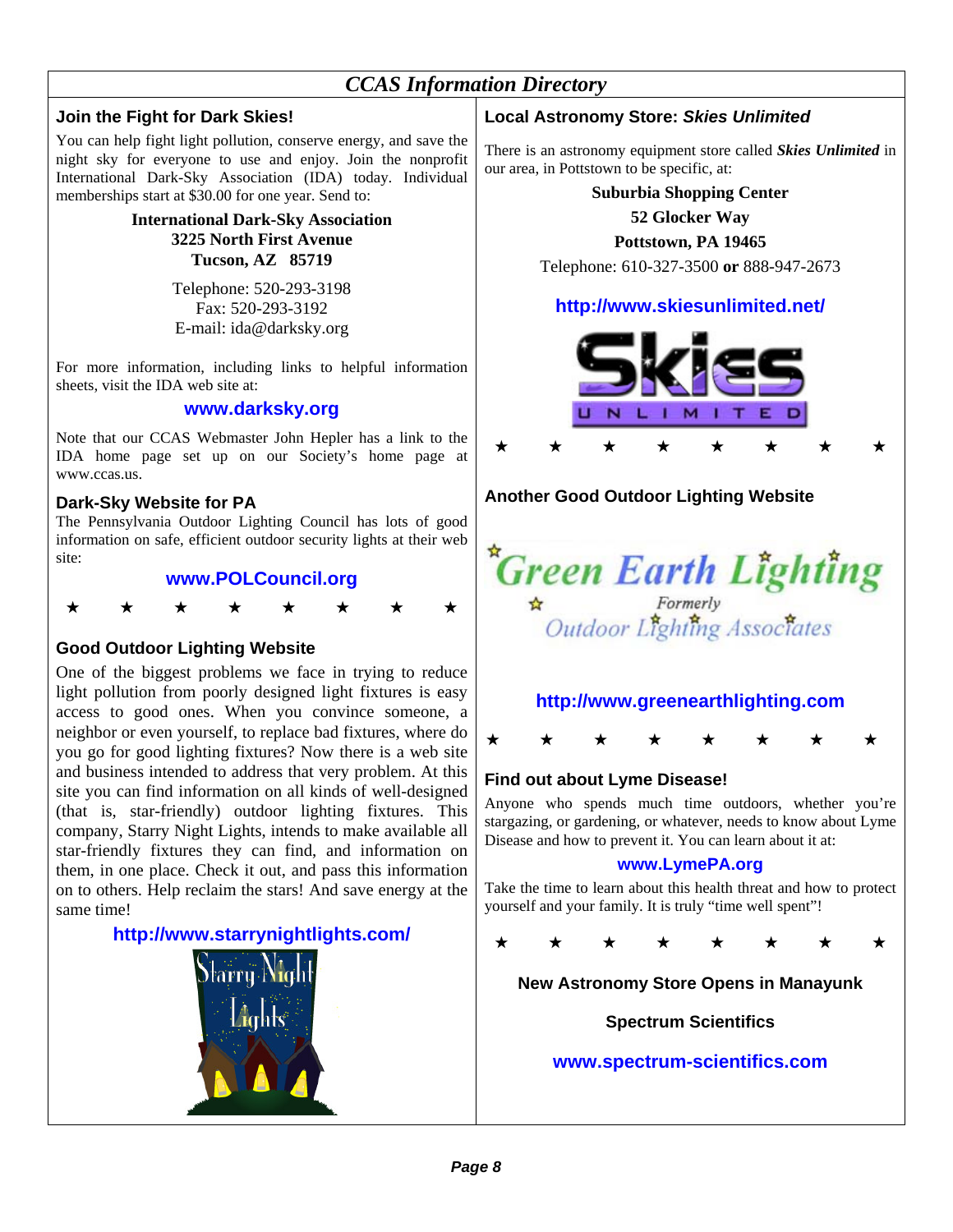# *CCAS Information Directory*

# **CCAS Lending Telescopes**

Contact Kathy Buczynski to make arrangements to borrow one of the Society's lending telescopes. CCAS members can borrow a lending telescope for a month at a time; longer if no one else wants to borrow it after you. Kathy's phone number is 610-436-0821.

# **CCAS Lending Library**

Contact our Librarian, Linda Lurcott Fragale, to make arrangements to borrow one of the books in the CCAS lending library. Copies of the catalog are available at CCAS meetings, and on the CCAS website. Linda's phone number is 610- 269-1737.

# **Contributing to** *Observations*

Contributions of articles relating to astronomy and space exploration are always welcome. If you have a computer, and an Internet connection, you can attach the file to an e-mail message and send it to

#### **stargazer1956@comcast.net**

Or mail the contribution, typed or handwritten, to:

#### **Jim Anderson 1249 West Kings Highway Coatesville, PA 19320-1133**

# **Get CCAS Newsletters via E-mail**

You can receive the monthly newsletter (**in full color**!) via e-mail. All you need is a PC or Mac with an Internet e-mail connection. To get more information about how this works, send an e-mail request to Jim Anderson, the newsletter editor, at:

#### **stargazer1956@comcast.net**

#### **CCAS Website**

John Hepler is the Society's Webmaster. You can check our Website at:

# **http://www.ccas.us/**

John welcomes any additions to the site by Society members. The contributions can be of any astronomy subject or object, or can be related to space exploration. The only requirement is that it is your own work; no copying copyrighted material! Give your contributions to John Hepler (484-266-0699) or e-mail to webmaster@ccas.us

# **CCAS Purpose**

The Chester County Astronomical Society was formed in September 1993, with the cooperation of West Chester University, as a non-profit organization dedicated to the education and enjoyment of astronomy for the general public. The Society holds meetings (with speakers) and observing sessions once a month. Anyone who is interested in astronomy or would like to learn about astronomy is welcome to attend meetings and become a member of the Society. The Society also provides telescopes and expertise for "star nights" for school, scout, and other civic groups.

### **CCAS Executive Committee**

For further information on membership or society activities you may call:

| <b>President:</b>                     | Kathy Buczynski<br>610-436-0821       |
|---------------------------------------|---------------------------------------|
| <b>Vice Pres:</b>                     | Jim Anderson<br>610-857-4751          |
| <b>ALCor and</b>                      |                                       |
| <b>Treasurer:</b>                     | <b>Bob Popovich</b><br>610-363-8242   |
| Secretary:                            | Don Knabb<br>610-436-5702             |
| Newsletter:                           | Jim Anderson<br>610-857-4751          |
| Librarian:                            | Linda Lurcott Fragale<br>610-269-1737 |
| Observing:                            | Don Knabb<br>610-436-5702             |
| <b>Education:</b>                     | Kathy Buczynski<br>610-436-0821       |
| Webmaster:                            | John Hepler<br>484-266-0699           |
| <b>Public Relations:</b> Deb Goldader |                                       |

610-304-5303



### **CCAS Membership Information**

The present membership rates are as follows:

| REGULAR MEMBER \$25/year |  |
|--------------------------|--|
| SENIOR MEMBER\$10/year   |  |
| STUDENT MEMBER \$ 5/year |  |
| JUNIOR MEMBER\$ 5/year   |  |
| FAMILY MEMBER \$35/year  |  |

#### **Membership Renewals**

Check the Treasurer's Report in each issue of *Observations* to see if it is time to renew. If you need to renew, you can mail your check, made out to "Chester County Astronomical Society," to:

> **Bob Popovich 416 Fairfax Drive Exton, PA 19341-1814**

**Phone: 610-363-8242 e-mail: B2N2@verizon.net**

#### *Sky & Telescope* **Magazine Group Rates**

Subscriptions to this excellent periodical are available through the CCAS at a reduced price of **\$32.95,** much less than the newsstand price of \$66.00, and also cheaper than individual subscriptions (\$42.95)! Buying a subscription this way also gets you a 10% discount on other Sky Publishing merchandise.

To **start** a **new** subscription, make **sure** you make out the check to the **Chester County Astronomical Society**, note that it's for *Sky & Telescope*, and mail it to Bob Popovich.

To **renew** your "club subscription" contact Sky Publishing directly. Their phone number and address are in the magazine and on their renewal reminders.

If you have **any** questions call Bob first **(610-363-8242).**

#### *Astronomy* **Magazine Group Rates**

Subscriptions to this excellent periodical are available through the CCAS at a reduced price of **\$34.00** which is much less than the individual subscription price of \$42.95 (or \$60.00 for two years). If you want to participate in this special Society discount offer, **contact our Treasurer Bob Popovich.**